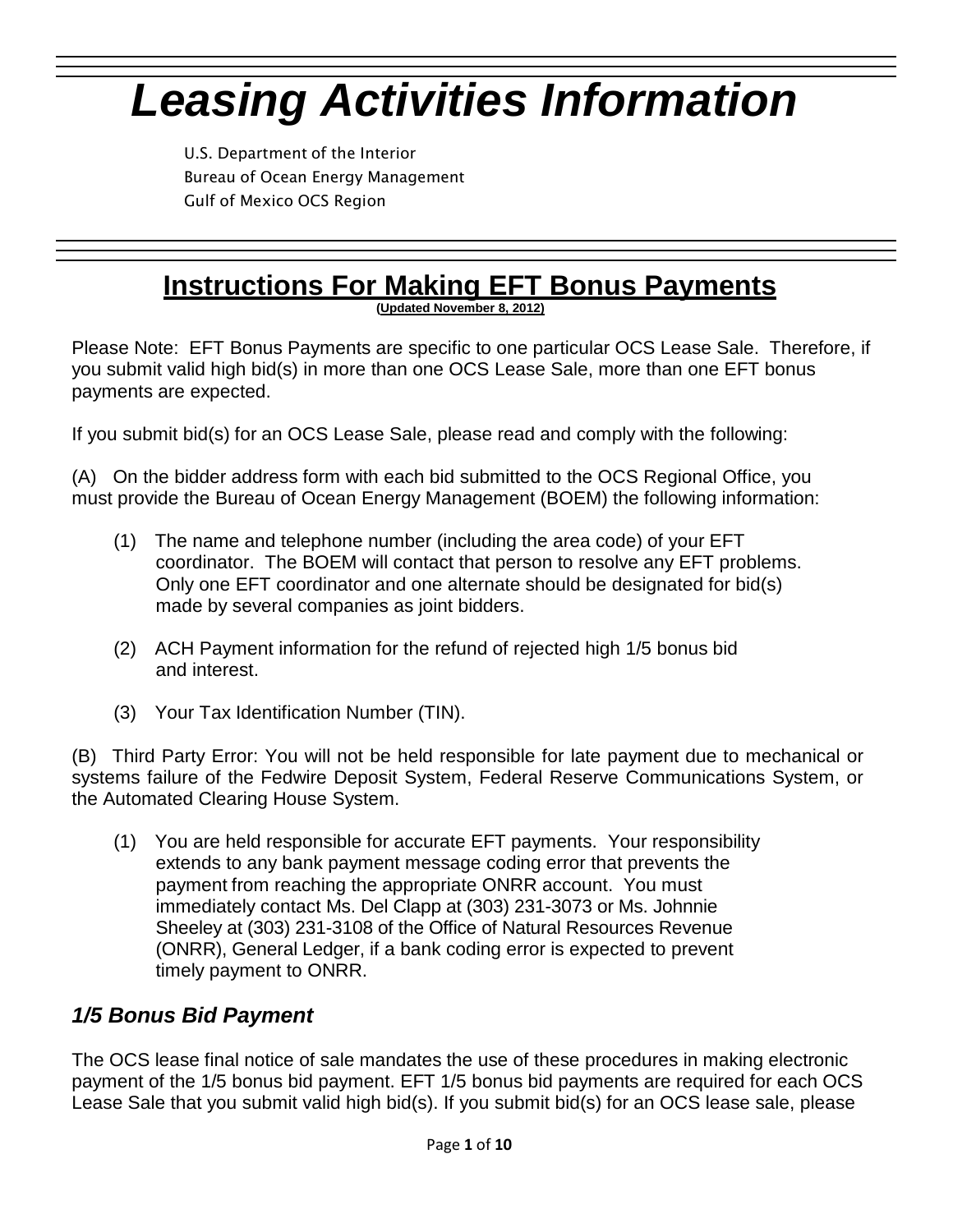read and comply with the following:

Payment of the 1/5 bonus bid amount must be by electronic funds transfer (EFT), payable to ONRR. You must use either the **Fedwire Deposit System** (**FI# 021030004**) or the **Automated Clearing House** (**ABA# 05103670**). Pay.gov may not be used for payment of the 1/5 bonus bid amount. The ONRR considers every signed bid to be a legally binding obligation on the part of the bidder(s) to comply with all applicable regulations, including paying the 1/5 bonus deposit on all high bids. You must instruct your bank to EFT the 1/5 bonus payment to the appropriate United States Treasury account. The Receiving FI number (Fedwire Deposit System) and the Receiving ABA number (Automated Clearing House) printed in this document required for the 1/5 bonus bid payment have not changed. You may continue to use the numbers used in recent years for your upcoming transactions until further notified. **\*\*Please note, there has been a change in the Beneficiary Number (there is no "D"). This change must be incorporated into your message formatting or your payment may be returned by the US Treasury.**

If you are currently an OCS mineral lease record title holder or a designated operator for an OCS mineral lease, AND if you have never defaulted on 1/5 bonus payments (via EFT or otherwise), you do NOT have to provide additional security for your EFT 1/5 bonus payment. Otherwise, see **"Methods for Securing EFT 1/5 Bonus Payments"** for your options of methods to secure your EFT 1/5 bonus payment.

- (1) **One EFT payment must be made for all leases for which you submitted the highest valid bid for one OCS Lease Sale.** The BOEM will make available at the sale site and through the Internet a report denoting your EFT liability shortly after bid reading. It is your responsibility to obtain this report. The "**Notification of EFT 1/5 Bonus Liability**" report is available on a sale specific basis and your EFT 1/5 bonus payment is also required on a sale specific basis. This report is available at the lease sale site or on our **BOEM** website. If you are unable to obtain this report, you may contact Ms. Yolanda Clark at (504) 736-2851 or Mr. Joshua Joyce at (504) 736-2779.
- (2) **The EFT payment must be received in the appropriate United States Treasury account by the time stated in the final notice of sale, generally 11:00 a.m. Eastern Time the day following bid reading (no exceptions). Please do not round up your 1/5 bonus amounts.**
- (3) If the EFT payment is deficient in amount (payment is less than the sum total of your 1/5 bonus bids for high bids), the bidder will correct the deficient payment immediately, but no later than 11:00 a.m. Eastern Time of the day following bid opening.
- (4) Should you default on your 1/5 bonus payment by EFT, any or all of your bids (at BOEM's discretion) may be rejected. Additionally, you will be required to secure EFT 1/5 bonus deposits in future OCS lease sales. Where applicable, BOEM will call on the instrument used to secure the 1/5 bonus payment in the case of default.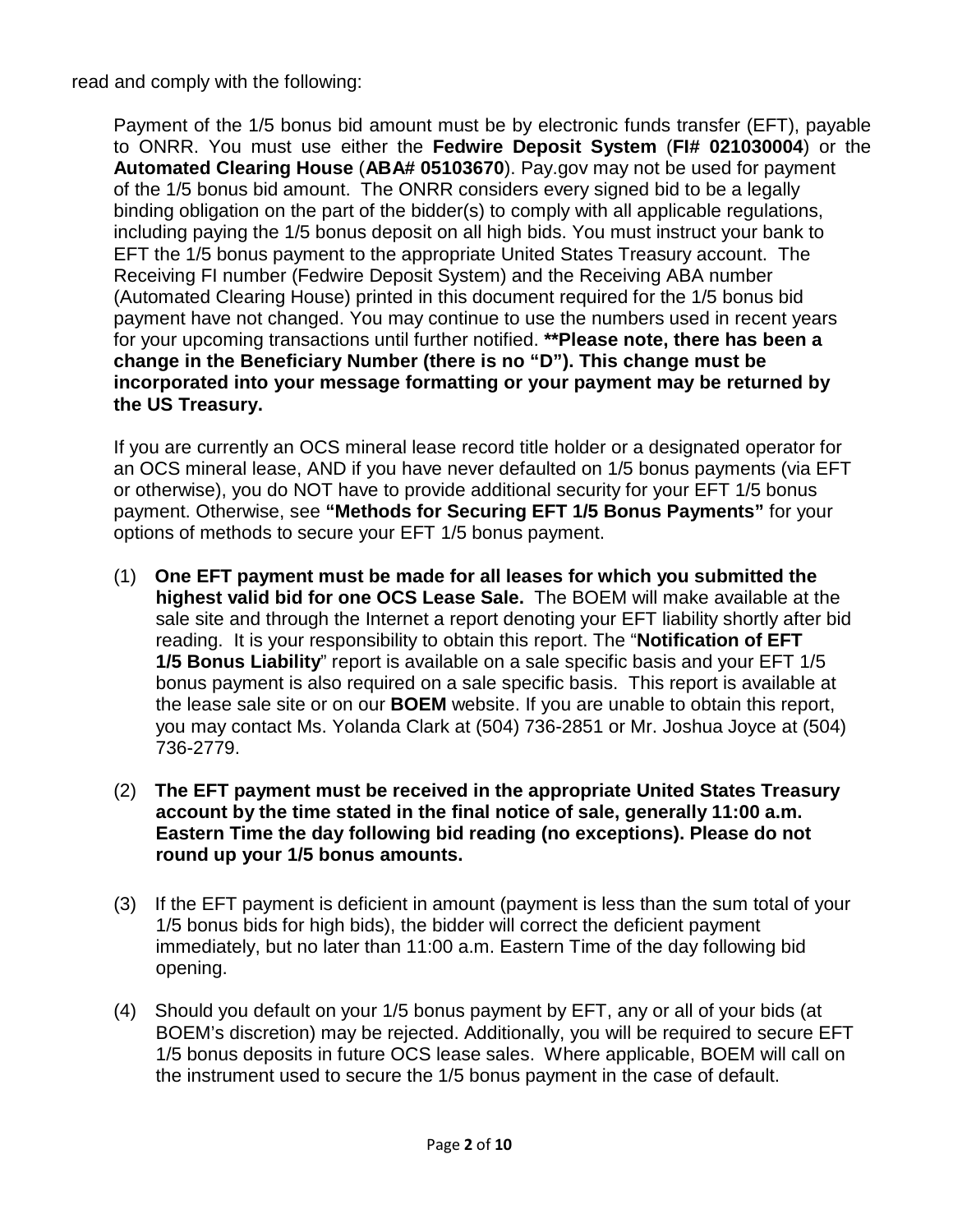(5) Where applicable, BOEM will release your financial instrument used to secure your EFT 1/5 bonus payment upon receipt of your EFT 1/5 high bid deposit. You may pick up your security deposit from the OCS Regional Adjudication Office or arrange to have the security deposit mailed to you.

# *4/5 Bonus & Rent Payment*

Pursuant to 30 CFR 218.155(c), BOEM requires the use of EFT procedures in making payment of the 4/5 bonus and first year rental amounts. If you submitted a high bid and it is deemed to be acceptable by BOEM, please read and comply with the following:

Payment of the 4/5 bonus and first year rental must be by EFT, payable to ONRR. You must use either the **Fedwire Deposit System** (**FI# 021030004**) or the **Automated Clearing House** (**ABA# 05103670**). Pay.gov may not be used for payment of the 4/5 bonus and first year rental. The Regional Director of the OCS Regional Office conducting the lease offering will advise you of bid acceptance. After notification, you must instruct your bank to EFT the 4/5 bonus and first year rental payment to the appropriate United States Treasury account. The Receiving FI number (Fedwire Deposit System) and the Receiving ABA number (Automated Clearing House) printed in this document required for the 4/5 bonus and first year rental payment have not changed. You may continue to use the numbers used in recent years for your upcoming transactions until further notified. **\*\*Please note, there has been a change in the Beneficiary Number (there is no "D"). This change must be incorporated into your message formatting or your payment may be returned by the US Treasury.**

- (1) Your EFT payment must be received in the appropriate United States Treasury Account no later than noon Eastern Standard Time, on the 11<sup>th</sup> business day after receipt of the lease forms by the successful bidder. Business day is a day on which the OCS Regional Office conducting the offering is open for business.
- (2) If your EFT payment is deficient in amount, that is a partial payment, you will have two days after the ONRR notification to correct the deficient payment. However, ONRR will assess an interest charge on such deficient payments using the same interest rate assessed for late royalty payments.
- (3) Failure to pay by EFT within the time specified above will result in forfeiture of your 1/5 bonus amount and the authorized officer will not execute the lease.
- (4) One EFT payment for multiple leases is preferred. If there is not enough room in the beneficiary [Fedwire] or addendum [ACH] records to identify leases being paid off, supply lease numbers via fax [(303) 231-3501], email [\[Rose.Clapp@onrr.gov](mailto:Rose.Clapp@onrr.gov) or Johnnie. Sheeley@onrr.gov] or call the ONRR General Ledger Point of Contact above. If however there are simultaneous OCS sales occurring, a separate payment must be made for each lease sale.
- (5) We request that your EFT payment contain both the 4/5 bonus(es) and the first year rental payment(s) as one transaction. If this is not possible, please transmit the total amount due to execute your lease(s) in one business day.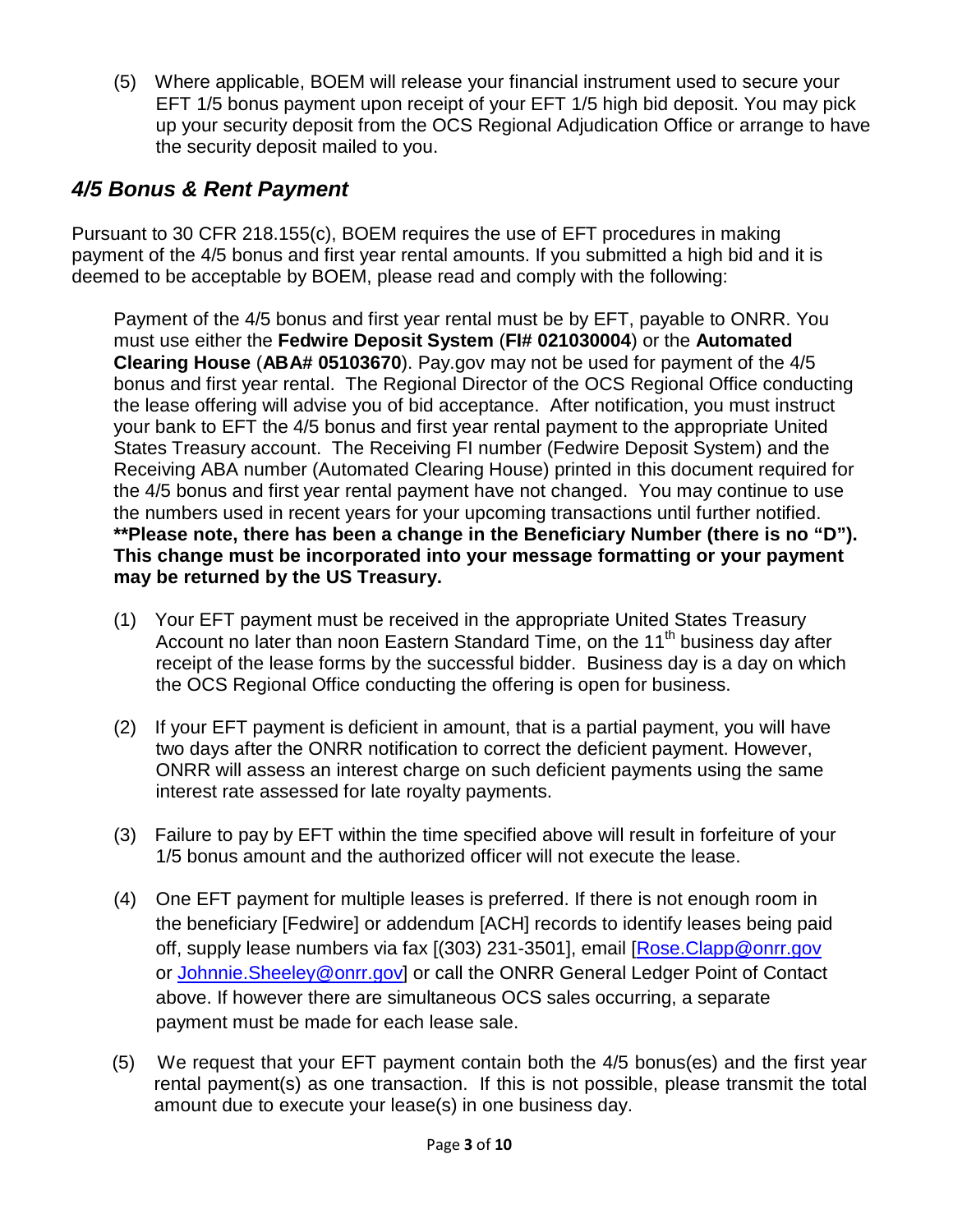#### **Methods for Securing EFT 1/5 Bonus Payments**

If you are **NOT** currently an OCS mineral lease record title holder or a designated operator for an OCS mineral lease, **OR** if you have ever defaulted on a 1/5 bonus payment in a previous OCS sale, you **MUST** secure your EFT 1/5 bonus payment using one of the following methods:

(1) *Third party guaranty*. If you use this option to secure EFT 1/5 bonus payments, the third party that guarantees your 1/5 EFT bonus payment must be an active OCS mineral lease record title holder OR a designated operator for an active OCS mineral lease. The third party guarantor must expressly consent to guarantee your EFT 1/5 bonus payment. The BOEM must receive the express written consent of guarantee of your EFT 1/5 bonus payment prior to bid submission. You may contact Mr. Joshua Joyce at (504) 736-2779 or Ms. Yolanda Clark at (504) 736-2851 for additional information.

Should you default on the 1/5 bonus payment by EFT, BOEM will call upon the third party to cover the delinquent payment.

(2) *Amended Areawide Coverage*. If you use this option to secure EFT 1/5 bonus payments, you must amend your \$3 million areawide development bond by a Rider from the issuing surety to contain provisions that the bond may be used to cover pre-lease obligations. All other terms and conditions for the bond must remain unchanged. You must have the Rider notarized and approved by BOEM prior to submitting bids for the OCS sale.

If the \$3 million areawide development bond coverage is through a U.S. Treasury Note, BOEM must receive and approve a notarized letter from the bidder agreeing to the terms that the Treasury Note may be used to cover pre-lease obligations prior to bid submission. That provision must remain in effect until you make your EFT deposit. You may contact Mr. Joshua Joyce at (504) 736-2779 for further information.

Should you default on the 1/5 bonus payment by EFT, BOEM will call the bond/Treasury Note to cover the delinquent payment.

(3) *A Letter of Credit (LOC)*. If you use this option to secure EFT 1/5 bonus payments, you must use a clean, stand-by, irrevocable LOC. You must submit your LOC for at least 1/5 of the sum of all bids that you submit for an OCS lease sale, including joint bids, to BOEM no later than one week prior to the OCS sale. Please contact Mr. Joshua Joyce at (504) 736-2779 or Ms. Yolanda Clark at (504) 736-2851 to obtain a sample LOC or to seek additional information.

The LOC must have a minimum coverage period of 120 days beginning with the date of the OCS sale. The LOC must be from a bank incorporated in the United States that has a minimum Thomson BankWatch rating of:

> "C" for a LOC less than \$1 million; "B/C" for a LOC between \$1 million to \$10 million; or "B" for a LOC over \$10 million.

You are responsible for verifying that the bank provides a current rating to BOEM. The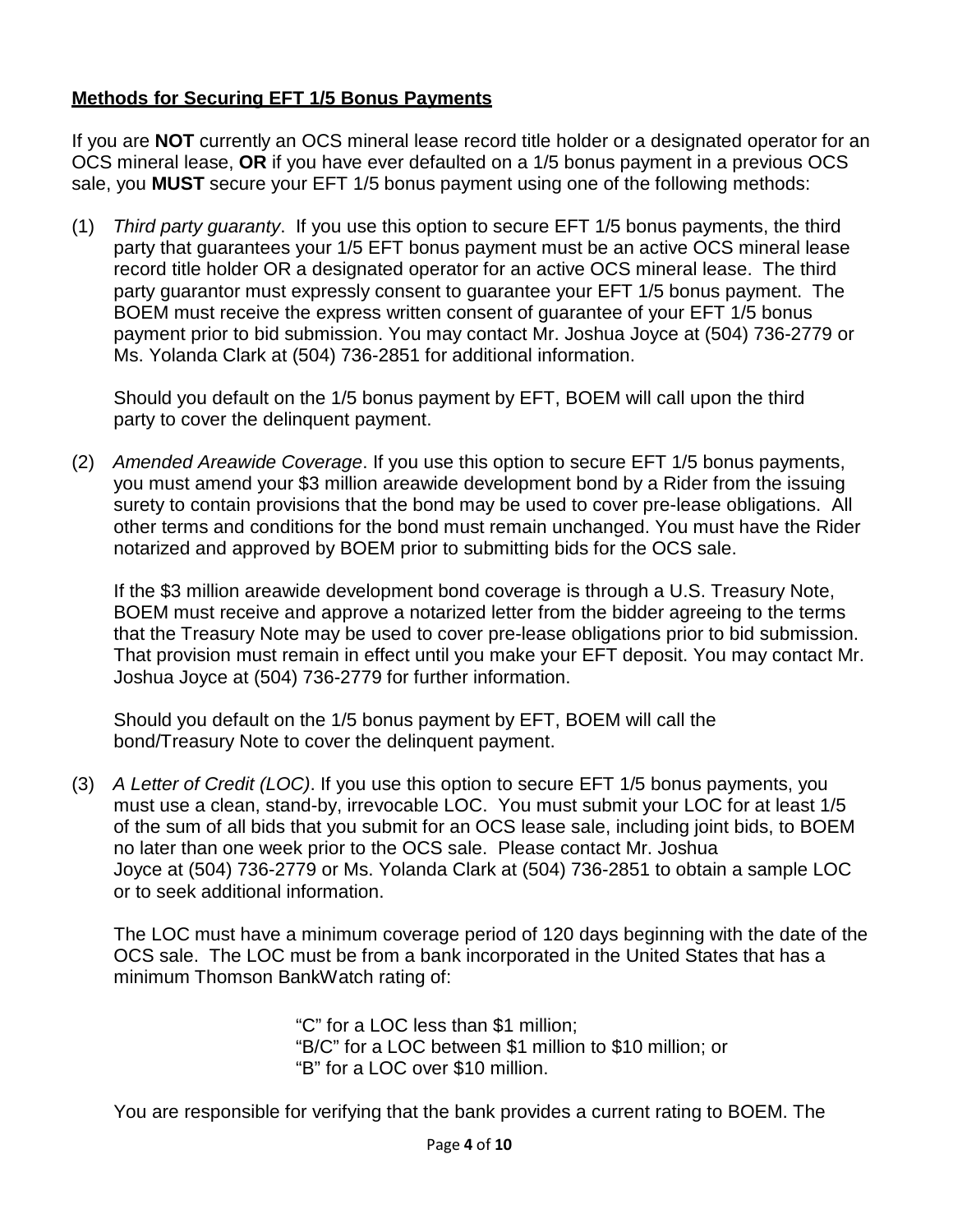issuing bank must submit this rating with each LOC. If the issuing bank's rating falls below the minimum acceptable level, you must submit a satisfactory replacement surety or BOEM may consider the bids to not be appropriately secured and therefore invalid.

If the institution issuing the LOC becomes insolvent, BOEM will require an immediate replacement surety unless the current LOC is transferred in whole and completely honored by the receiving institution. If you do not provide a replacement surety, BOEM may consider the bids to not be appropriately secured and therefore invalid.

Once you make the appropriate EFT deposit, BOEM will promptly return the LOC to you. Alternatively, you may pick up your LOC from the Regional Adjudication Unit upon verification that your EFT deposit was complete and timely.

Should you default on your 1/5 bonus payment by EFT, BOEM will call the LOC to cover the delinquent payment.

(4) *Advanced EFT Payment*. If you use this option to secure your EFT 1/5 bonus payment, you must make your Advanced EFT payment covering the sum of the 1/5 bonus for **all**  your bids before you submit your bid(s). **Please note that only bidders requiring security for their EFT 1/5 bonus payments should consider making an Advanced EFT payment.** If you do NOT have to secure your EFT 1/5 bonus payment (i.e., if you are an OCS mineral lease record title holder or are a designated operator for an OCS mineral lease and have a history of accurate and timely 1/5 bonus payments) then you should wait until the bids are opened and read and BOEM determines your EFT liability (for your high bids) to make your EFT 1/5 bonus payment.

If you use this option to secure your EFT 1/5 bonus payment, you must use either the **Fedwire Deposit System** or the **Automated Clearing House** (see Attachments 1 and 2 for formats). One EFT payment must be made for 1/5 of the sum of the bids for **all** blocks for which you submitted a bid. Your EFT payment must be received and deposited in the appropriate United States Treasury account before you submit your bid(s). Bidders are reminded that the bid submission deadline is generally 11:00 a.m. Eastern Time the day before bid reading.

Once the bids are opened and read, BOEM will determine your 1/5 bonus liability. Should your 1/5 bonus liability be less than your Advanced EFT payment (i.e., you were not the high bidder on all bids that you submitted), ONRR will refund the difference (your Advanced EFT payment minus your 1/5 bonus liability) without interest to you as soon as practicable (generally before 7:00 p.m. Eastern Time the day of bid reading). That refund (when applicable) will be transmitted using ACH according to the payment information provided by you at the time of bid submission on the bidder address form.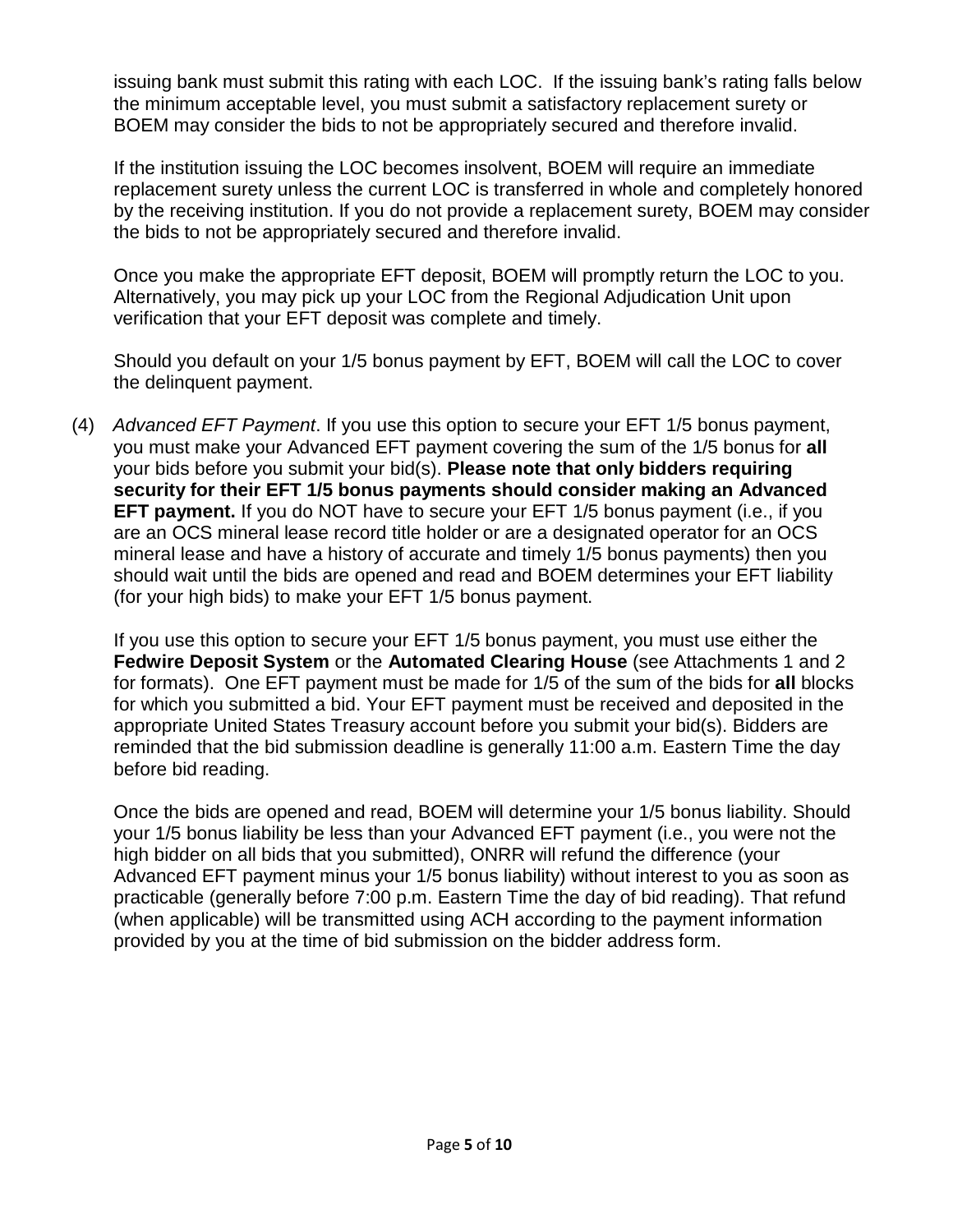# **UNITED STATES DEPARTMENT OF THE INTERIOR OFFICE OF NATURAL RESOURCES REVENUE**

#### **INSTRUCTION GUIDE FOR FEDWIRE DEPOSIT SYSTEM SALE PAYMENTS**

| Fedwire<br>Field Tag | <b>Fedwire Field Name</b>                         | Required Information                                                                  |
|----------------------|---------------------------------------------------|---------------------------------------------------------------------------------------|
| ${1510}$             | Type/Subtype                                      | 1000                                                                                  |
| ${2000}$             | Amount                                            | \$999,999.99                                                                          |
| ${3400}$             | Receiver ABA routing number                       | 021030004                                                                             |
| (3400)               | Receiver ABA short name                           | <b>TREAS NYC</b>                                                                      |
| (3600)               | <b>Business Function Code</b>                     | <b>CTR</b>                                                                            |
| ${4200}$             | Beneficiary Identifier                            | 14170001                                                                              |
| ${4200}$             | <b>Beneficiary Name</b>                           | Department of the Interior<br>Office of Natural Resources Revenue<br>Denver, Colorado |
| ${5000}$             | Originator                                        | XYZOO Oil Company<br>12345 Pleasant Avenue<br>Broncoville, HI                         |
| ${6000}$             | Originator to Beneficiary Information<br>- Line 1 | SaleXXX, QualXXXX, *XXLeases                                                          |
| ${6000}$             | Originator to Beneficiary Information<br>- Line 2 |                                                                                       |
| ${6000}$             | Originator to Beneficiary Information<br>- Line 3 |                                                                                       |
| ${6000}$             | Originator to Beneficiary Information<br>- Line 4 |                                                                                       |

#### **FEDWIRE 1/5 BONUS MESSAGE FORMAT**

 $*XX$  = The number of awarded high bid leases.

# **Sample: Message Format To Pay 1/5 Bonus Sale Monies**

| <b>Amount of Wire</b>            | \$999,999.99                               |
|----------------------------------|--------------------------------------------|
| <b>Receiver FI</b>               | 021030004                                  |
| <b>Business Function</b>         | CTR                                        |
| <b>Beneficiary</b>               | 14170001                                   |
|                                  | Department of Interior                     |
|                                  | <b>Office of Natural Resources Revenue</b> |
|                                  | Denver, CO                                 |
| Originator                       | XYZOO Oil Company                          |
|                                  | 12345 Pleasant Avenue                      |
|                                  | Broncoville, HI                            |
| <b>Originator to Beneficiary</b> | Sale222, Qual9999, 5Leases                 |

 $*XX$  = The number of awarded high bid leases.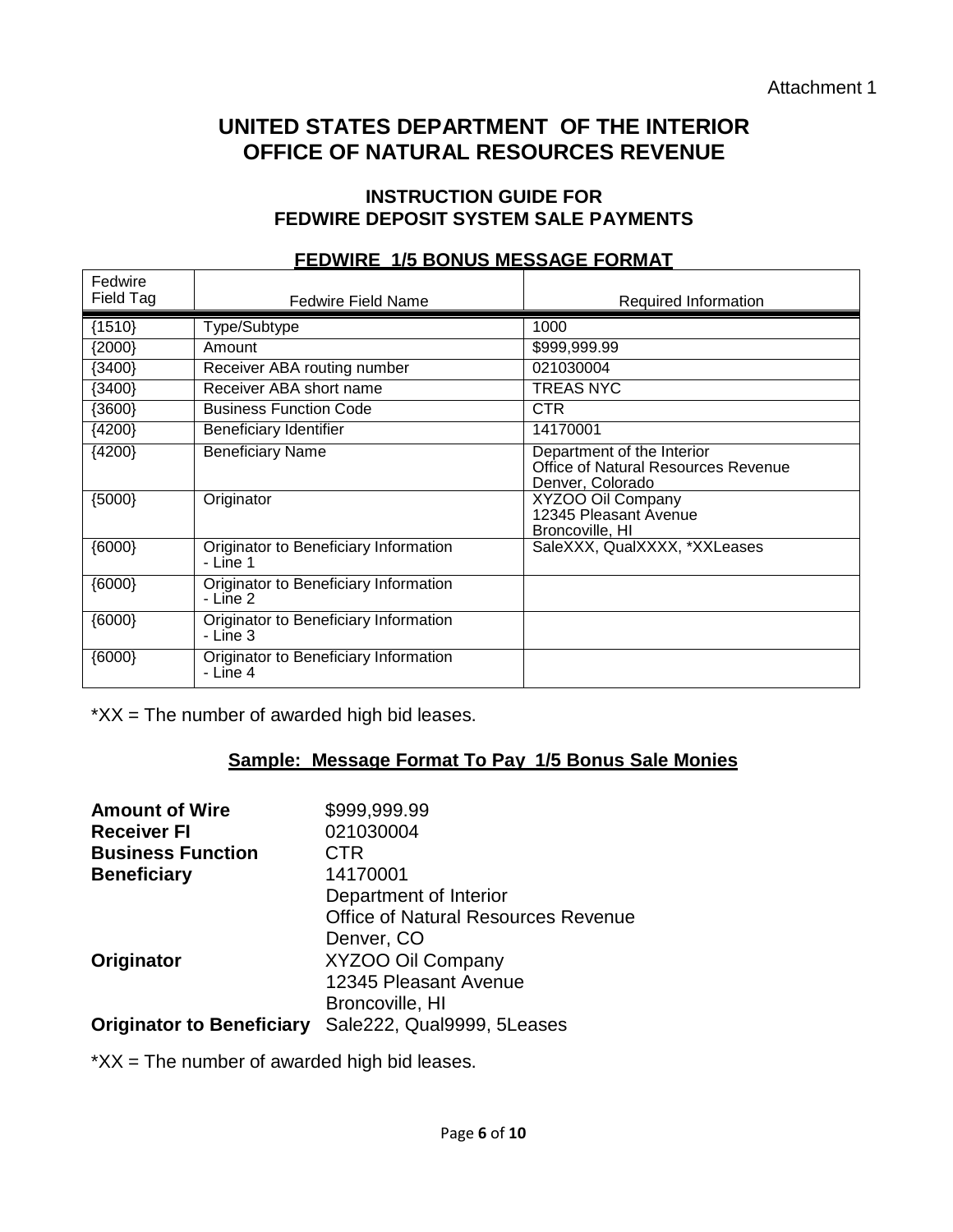# **UNITED STATES DEPARTMENT OF THE INTERIOR OFFICE OF NATURAL RESOURCES REVENUE**

#### **INSTRUCTION GUIDE FOR FEDWIRE DEPOSIT SYSTEM SALE PAYMENTS**

# **RENT AND 4/5 BONUS MESSAGE FORMAT**

| Fedwire<br>Field Tag | <b>Fedwire Field Name</b>                           | Required Information                                                                  |
|----------------------|-----------------------------------------------------|---------------------------------------------------------------------------------------|
| ${1510}$             | Type/Subtype                                        | 1000                                                                                  |
| ${2000}$             | Amount                                              | \$999,999.99                                                                          |
| ${3400}$             | Receiver ABA routing number                         | 021030004                                                                             |
| ${3400}$             | Receiver ABA short name                             | TREAS NYC                                                                             |
| ${3600}$             | <b>Business Function Code</b>                       | <b>CTR</b>                                                                            |
| ${4200}$             | Beneficiary Identifier                              | 14170001                                                                              |
| ${4200}$             | <b>Beneficiary Name</b>                             | Department of the Interior<br>Office of Natural Resources Revenue<br>Denver, Colorado |
| ${5000}$             | Originator                                          | XYZOO Oil Company<br>12345 Pleasant Avenue<br>Broncoville, HI                         |
| (6000)               | Originator to Beneficiary Information<br>$-$ Line 1 | SaleXXX, QualXXXX, Leases GXXXXX,                                                     |
| ${6000}$             | Originator to Beneficiary Information<br>$-$ Line 2 | GXXXXX, GXXXXX, GXXXXX,                                                               |
| ${6000}$             | Originator to Beneficiary Information<br>- Line 3   | GXXXXX, GXXXXX, GXXXXX,                                                               |
| ${6000}$             | Originator to Beneficiary Information<br>- Line 4   | GXXXXX, GXXXXX, GXXXXX                                                                |

Originator to Beneficiary - You may fax lease numbers to (303) 231-3501 if there are too many characters to fit.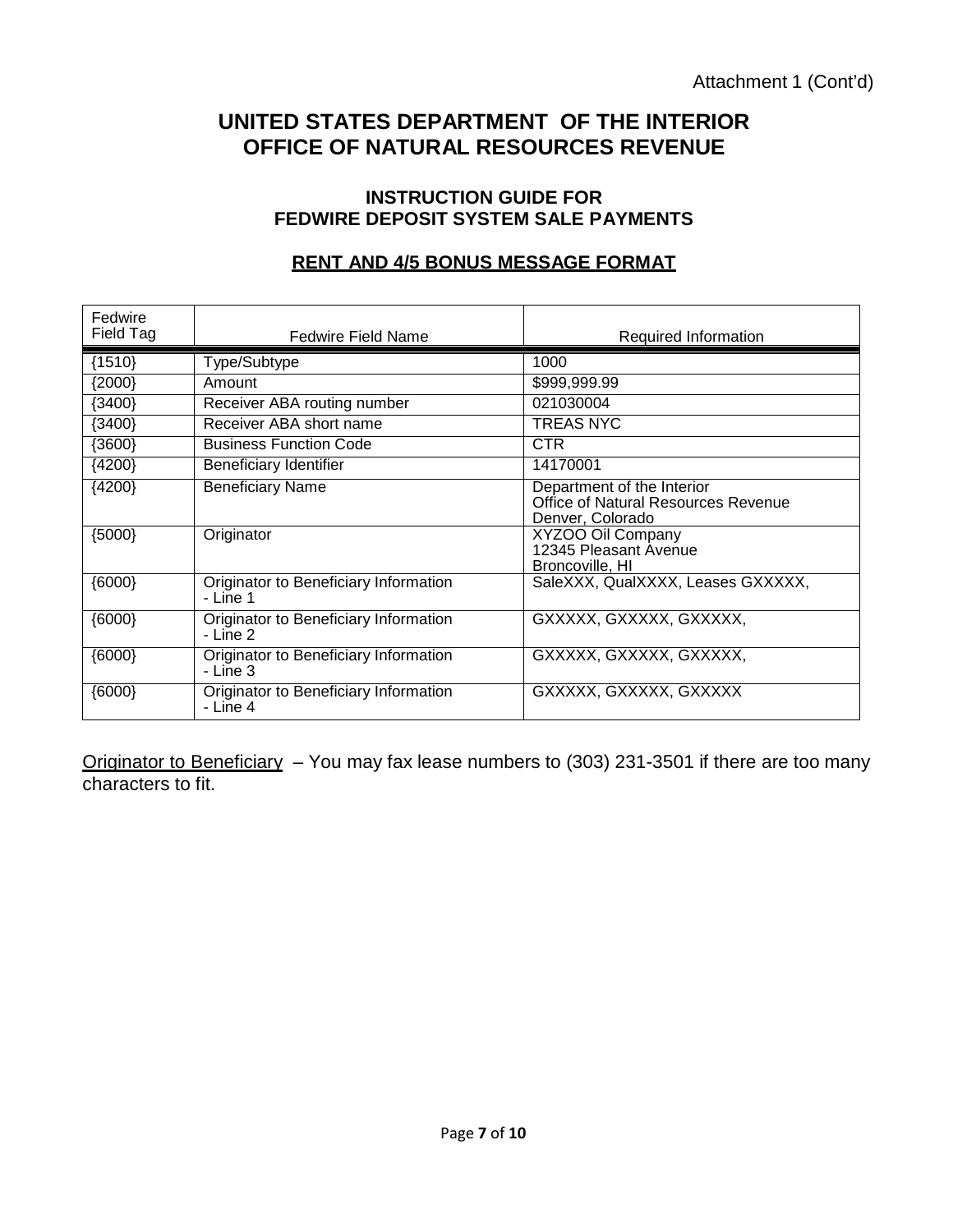# **Sample: Message Format To Pay Rent and 4/5 Bonus**

| <b>Amount of Wire</b>            | \$999,999.99                                     |
|----------------------------------|--------------------------------------------------|
| <b>Receiver FI</b>               | 021030004                                        |
| <b>Business Function</b>         | <b>CTR</b>                                       |
| <b>Beneficiary</b>               | 14170001                                         |
|                                  | Department of Interior                           |
|                                  | <b>Office of Natural Resources Revenue</b>       |
|                                  | Denver, CO                                       |
| Originator                       | <b>XYZOO Oil Company</b>                         |
|                                  | 12345 Pleasant Avenue                            |
|                                  | Broncoville, HI                                  |
| <b>Originator to Beneficiary</b> | Sale222, Qual9999, Leases G3456, G34562, G34563, |
|                                  | G34564, G34565, G34566, G34567, G34568, G34569,  |
|                                  | G34570                                           |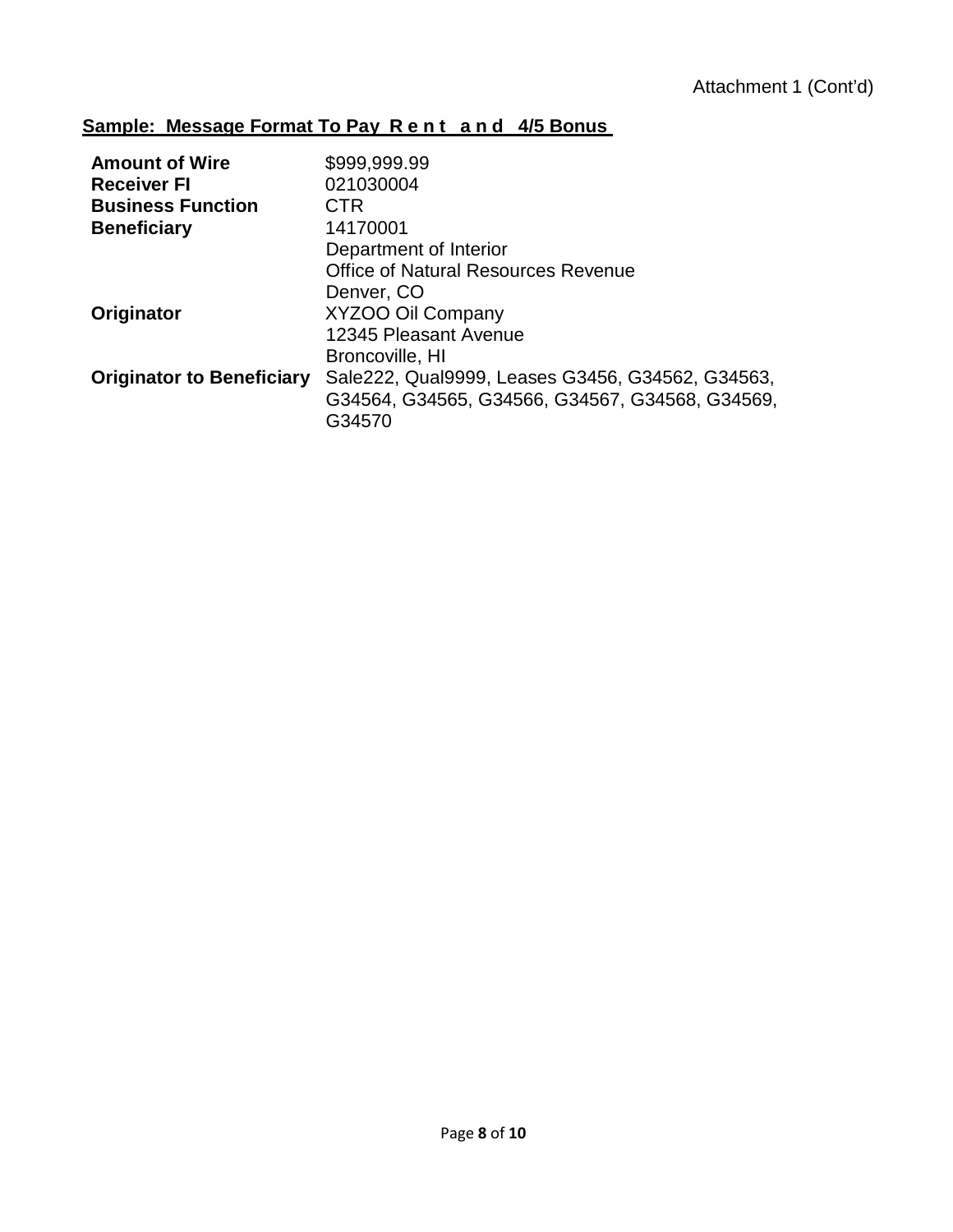Attachment 2

# **UNITED STATES DEPARTMENT OF THE INTERIOR OFFICE OF NATURAL RESOURCES REVENUE**

#### **INSTRUCTION GUIDE FOR AUTOMATED CLEARING HOUSE SALE PAYMENTS**

#### **ACH FUNDS TRANSFER MESSAGE FORMAT (CCD)**

The following form is designed as an aid for the OCS lease sale bidders in providing complete and accurate data to their banks for the payment of the 1/5 bid and 4/5 bonus and first year rental amounts. The following payment record format is for an ACH CCD+ (Cash Concentration and Disbursement plus Addendum).

# Payment Record Format

| Data Element Name           | Contents                                                                                  |
|-----------------------------|-------------------------------------------------------------------------------------------|
| <b>Bank Name</b>            | <b>CREDIT GATEWAY ACH RECEIVER</b>                                                        |
| <b>RTN (Routing Number)</b> | 051036706                                                                                 |
| <b>Receiver Name</b>        | <b>Office of Natural Resources Revenue</b>                                                |
| <b>Account Number</b>       | 220037                                                                                    |
| Record Type Code            | 6                                                                                         |
| <b>Transaction Code</b>     | 22                                                                                        |
| Addenda Indicator           | '1' [This indicates an Addenda Record is attached; you<br>must attach an Addenda Record.] |